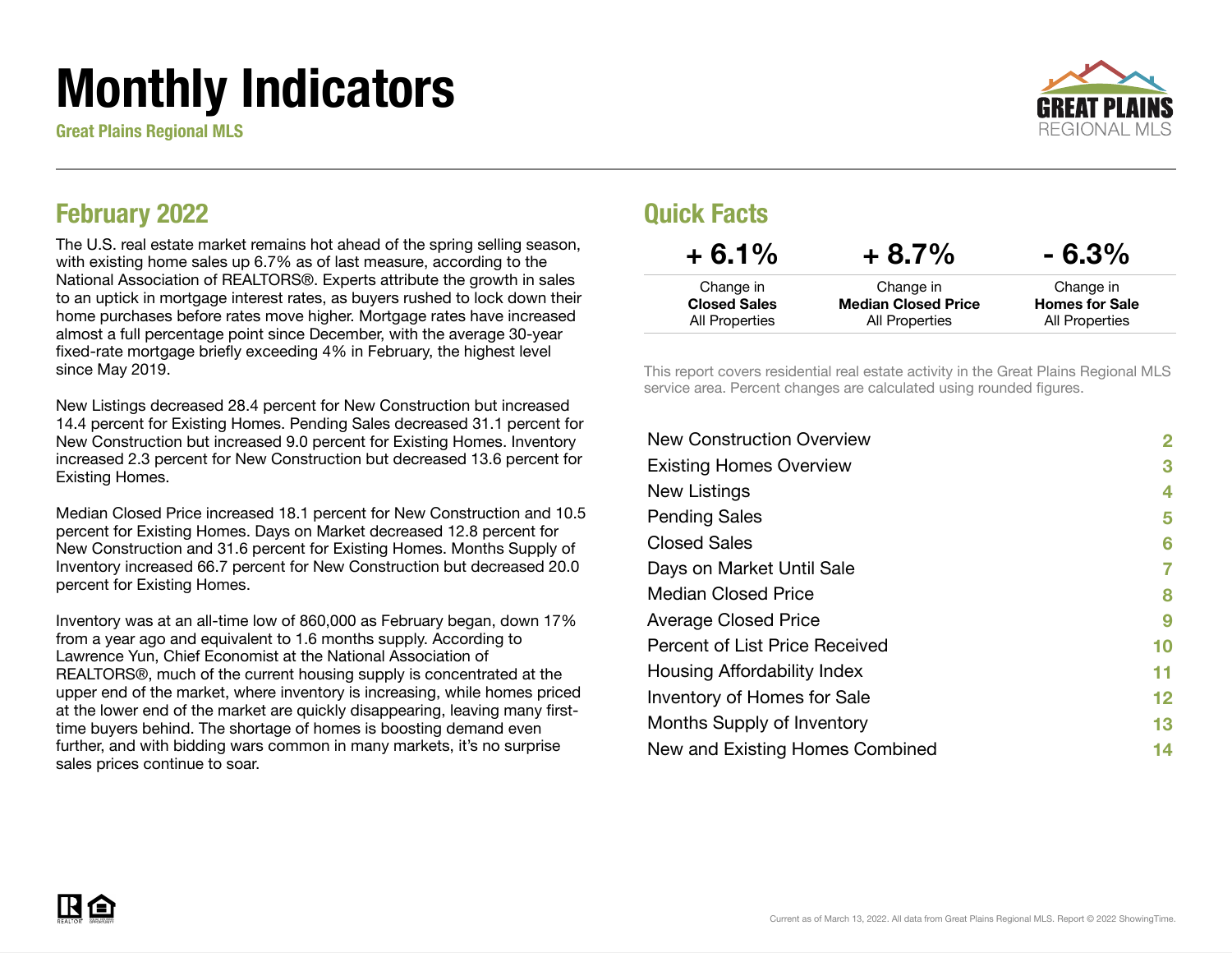## New Construction Overview

Key metrics by report month and for year-to-date (YTD) starting from the first of the year. New Construction properties only.



| <b>Key Metrics</b>                    | <b>Historical Sparkbars</b>                                        | 2-2021    | 2-2022    | % Change | <b>YTD 2021</b> | <b>YTD 2022</b> | % Change |
|---------------------------------------|--------------------------------------------------------------------|-----------|-----------|----------|-----------------|-----------------|----------|
| <b>New Listings</b>                   | $2 - 2020$<br>$8 - 2020$<br>$2 - 2021$<br>$8 - 2021$<br>$2 - 2022$ | 380       | 272       | $-28.4%$ | 803             | 638             | $-20.5%$ |
| <b>Pending Sales</b>                  | $2 - 2020$<br>$8 - 2020$<br>$2 - 2021$<br>$8 - 2021$<br>$2 - 2022$ | 370       | 255       | $-31.1%$ | 708             | 532             | $-24.9%$ |
| <b>Closed Sales</b>                   | $2 - 2020$<br>$8 - 2020$<br>$2 - 2021$<br>$8 - 2021$<br>2-2022     | 183       | 198       | $+8.2%$  | 361             | 383             | $+6.1%$  |
| Days on Market Until Sale             | $2 - 2021$<br>$2 - 2022$<br>$8 - 2020$<br>$8 - 2021$<br>$2 - 2020$ | 47        | 41        | $-12.8%$ | 45              | 35              | $-22.2%$ |
| <b>Median Closed Price</b>            | $2 - 2020$<br>$8 - 2020$<br>$8 - 2021$<br>$2 - 2021$<br>$2 - 2022$ | \$338,627 | \$400,077 | $+18.1%$ | \$344,182       | \$399,900       | $+16.2%$ |
| <b>Average Closed Price</b>           | $2 - 2020$<br>$8 - 2020$<br>$2 - 2021$<br>$8 - 2021$<br>$2 - 2022$ | \$362,226 | \$444,873 | $+22.8%$ | \$370,462       | \$438,075       | $+18.3%$ |
| <b>Percent of List Price Received</b> | $2 - 2020$<br>$8 - 2020$<br>$2 - 2021$<br>$8 - 2021$<br>$2 - 2022$ | 101.8%    | 101.9%    | $+0.1%$  | 101.4%          | 102.1%          | $+0.7%$  |
| <b>Housing Affordability Index</b>    | $2 - 2020$<br>$8 - 2020$<br>$2 - 2021$<br>$8 - 2021$<br>$2 - 2022$ | 126       | 106       | $-15.9%$ | 124             | 106             | $-14.5%$ |
| <b>Inventory of Homes for Sale</b>    | $2 - 2021$<br>$8 - 2021$<br>$2 - 2022$<br>$2 - 2020$<br>$8 - 2020$ | 641       | 656       | $+2.3%$  |                 |                 |          |
| <b>Months Supply of Inventory</b>     | $2 - 2021$<br>$2 - 2020$<br>$8 - 2020$<br>$8 - 2021$<br>$2 - 2022$ | 2.1       | 3.5       | $+66.7%$ |                 |                 |          |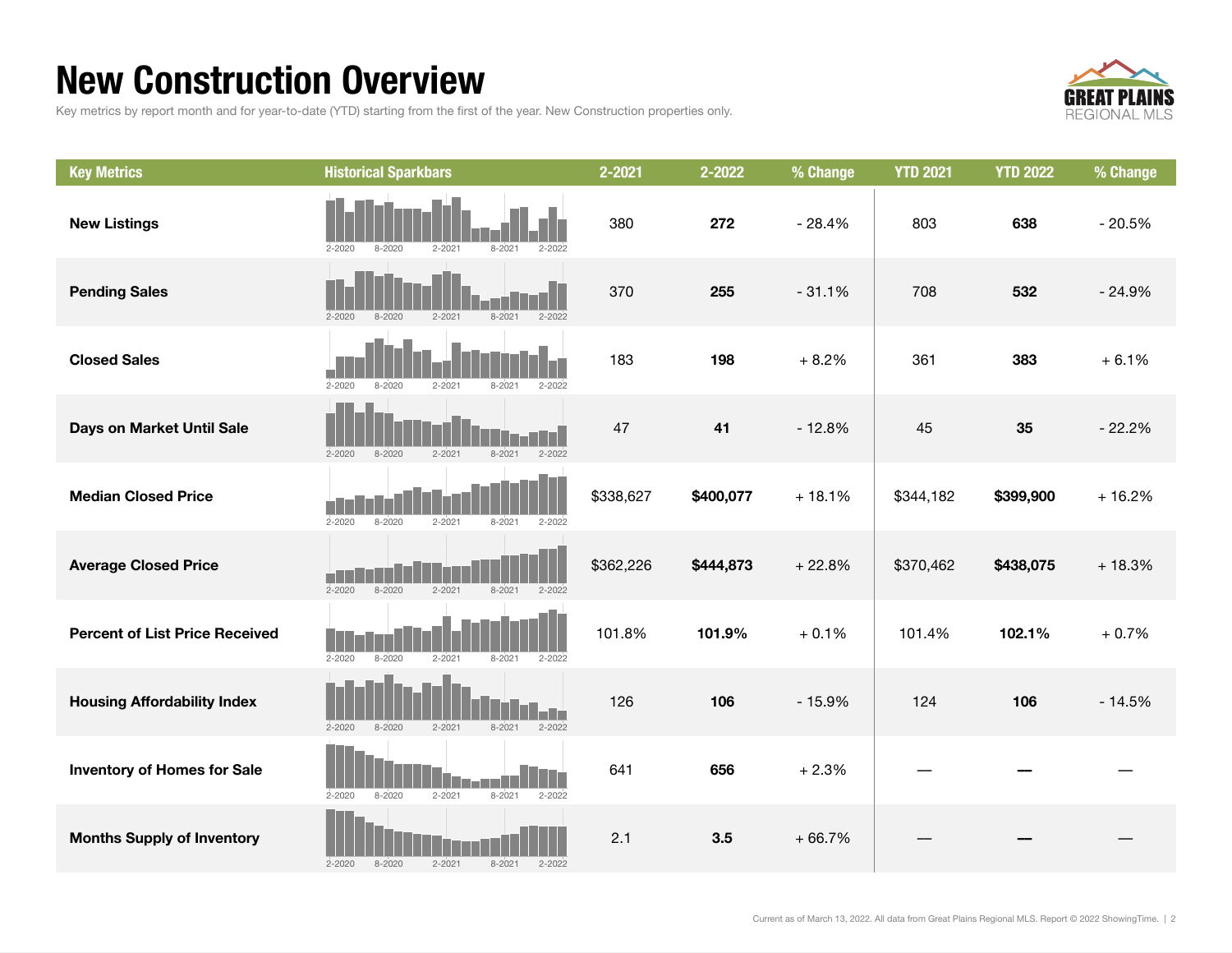## Existing Homes Overview

Key metrics by report month and for year-to-date (YTD) starting from the first of the year. Existing Homes properties only.



| <b>Key Metrics</b>                    | <b>Historical Sparkbars</b>                                        | 2-2021    | 2-2022    | % Change | <b>YTD 2021</b> | <b>YTD 2022</b> | % Change |
|---------------------------------------|--------------------------------------------------------------------|-----------|-----------|----------|-----------------|-----------------|----------|
| <b>New Listings</b>                   | $8 - 2020$<br>$2 - 2021$<br>$2 - 2022$<br>$2 - 2020$<br>$8 - 2021$ | 1,223     | 1,399     | $+14.4%$ | 2,374           | 2,560           | $+7.8%$  |
| <b>Pending Sales</b>                  | $2 - 2020$<br>$8 - 2020$<br>$2 - 2021$<br>$8 - 2021$<br>$2 - 2022$ | 1,133     | 1,235     | $+9.0%$  | 2,227           | 2,334           | $+4.8%$  |
| <b>Closed Sales</b>                   | $2 - 2020$<br>$8 - 2020$<br>$2 - 2021$<br>$8 - 2021$<br>$2 - 2022$ | 908       | 960       | $+5.7%$  | 1,910           | 1,928           | $+0.9%$  |
| Days on Market Until Sale             | $2 - 2021$<br>$8 - 2021$<br>$2 - 2022$<br>$2 - 2020$<br>$8 - 2020$ | 19        | 13        | $-31.6%$ | 17              | 14              | $-17.6%$ |
| <b>Median Closed Price</b>            | $2 - 2020$<br>$8 - 2020$<br>$2 - 2021$<br>$8 - 2021$<br>$2 - 2022$ | \$210,000 | \$232,000 | $+10.5%$ | \$210,000       | \$232,000       | $+10.5%$ |
| <b>Average Closed Price</b>           | $2 - 2020$<br>8-2020<br>$2 - 2021$<br>$8 - 2021$<br>$2 - 2022$     | \$241,787 | \$262,700 | $+8.6%$  | \$239,069       | \$263,557       | $+10.2%$ |
| <b>Percent of List Price Received</b> | $2 - 2020$<br>$8 - 2020$<br>$2 - 2021$<br>$8 - 2021$<br>$2 - 2022$ | 99.7%     | 101.1%    | $+1.4%$  | 99.7%           | 100.6%          | $+0.9%$  |
| <b>Housing Affordability Index</b>    | $2 - 2021$<br>$8 - 2021$<br>$2 - 2022$<br>$2 - 2020$<br>$8 - 2020$ | 204       | 183       | $-10.3%$ | 204             | 183             | $-10.3%$ |
| <b>Inventory of Homes for Sale</b>    | $2 - 2020$<br>$8 - 2020$<br>$2 - 2021$<br>$8 - 2021$<br>$2 - 2022$ | 757       | 654       | $-13.6%$ |                 |                 |          |
| <b>Months Supply of Inventory</b>     | $8 - 2020$<br>$2 - 2021$<br>$8 - 2021$<br>$2 - 2022$<br>$2 - 2020$ | 0.5       | 0.4       | $-20.0%$ |                 |                 |          |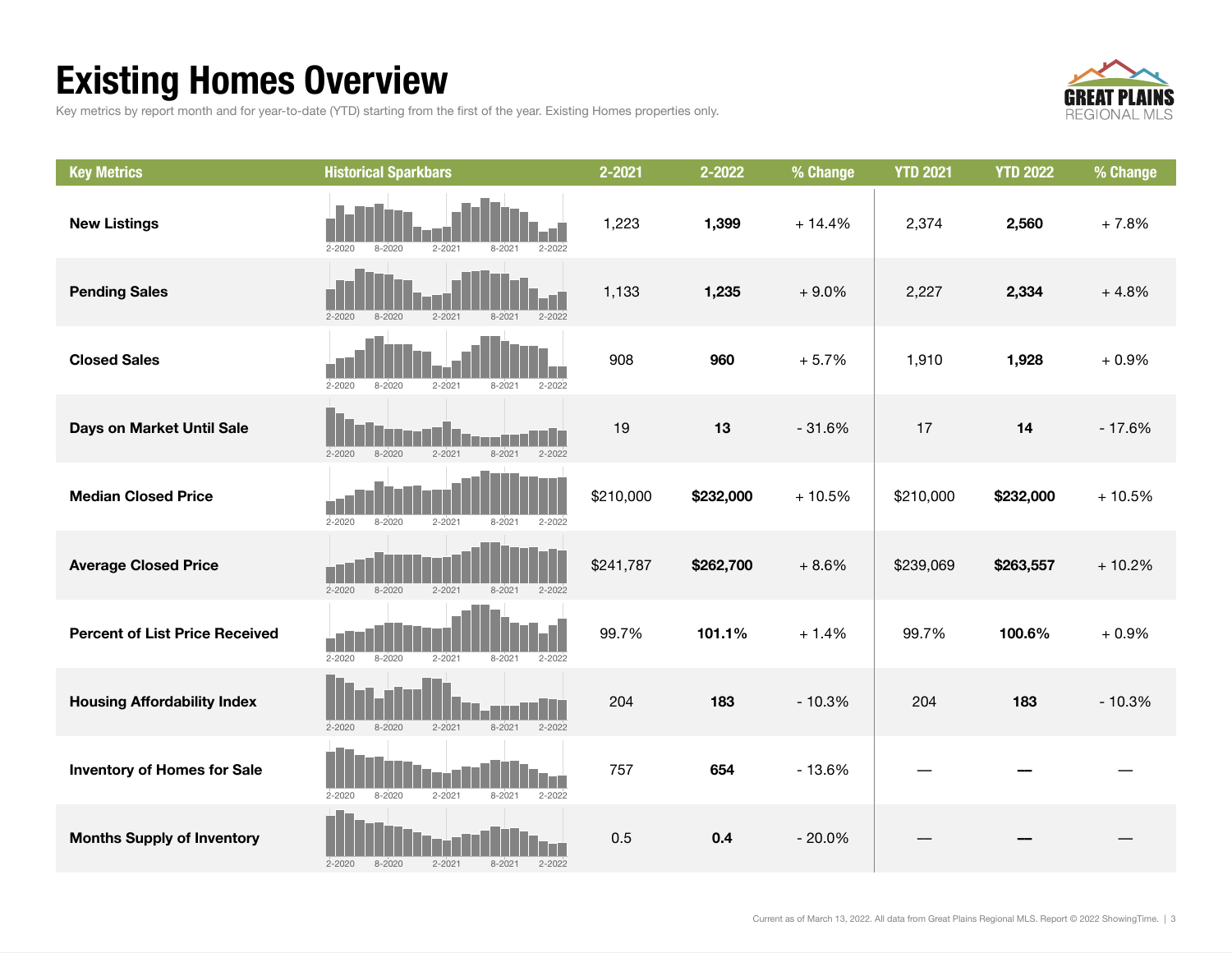## New Listings

A count of the properties that have been newly listed on the market in a given month.





### Historical New Listings by Month New Construction Accounts a Series of the Structure of the Existing Homes Construction Accounts Existing Homes 1-2015 1-2016 1-2017 1-2018 1-2019 1-2020 1-2021 1-2022  $\mathbf{0}$ 500 1,000 1,500 2,000 2,500 3,000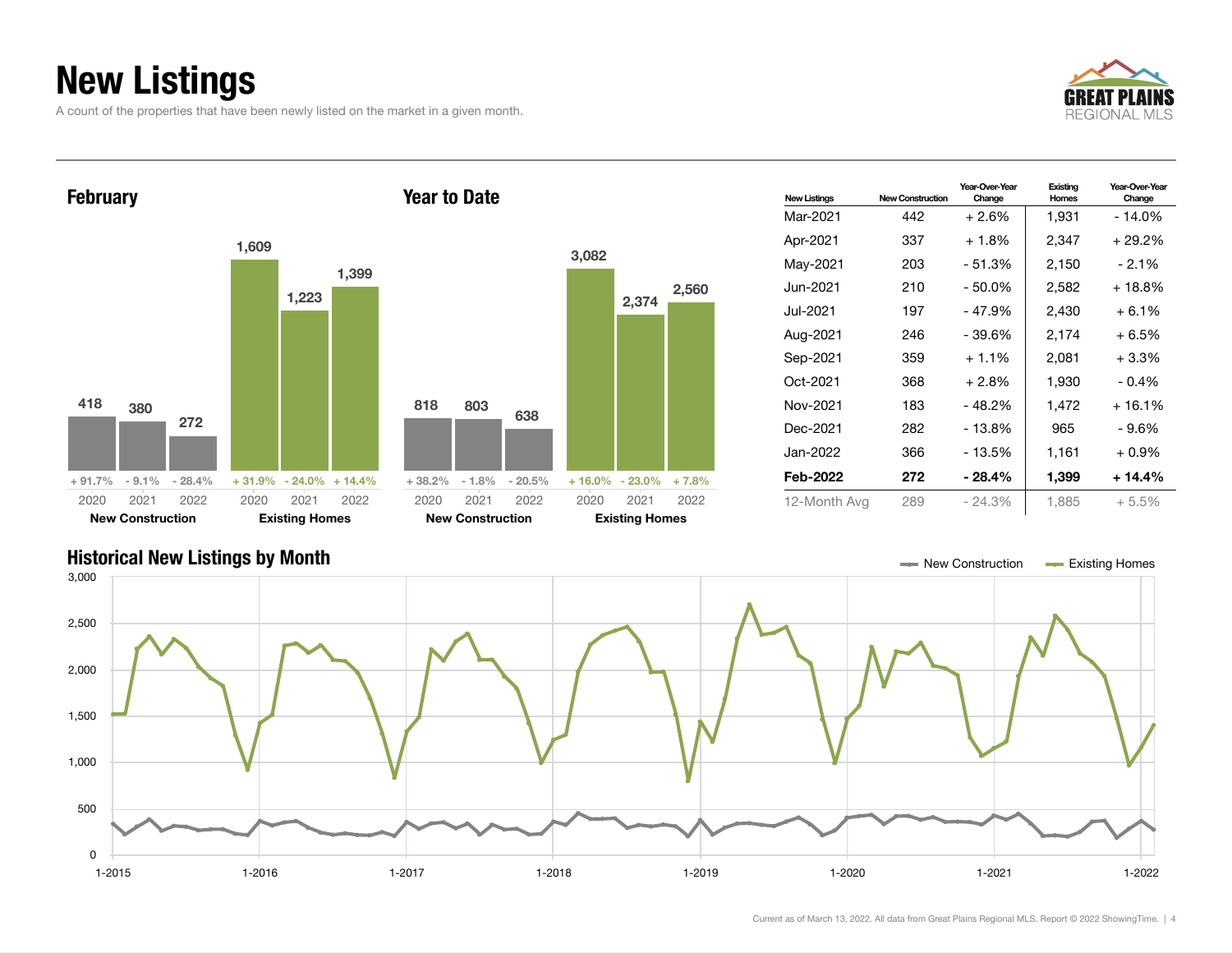## Pending Sales

A count of the properties on which offers have been accepted in a given month.





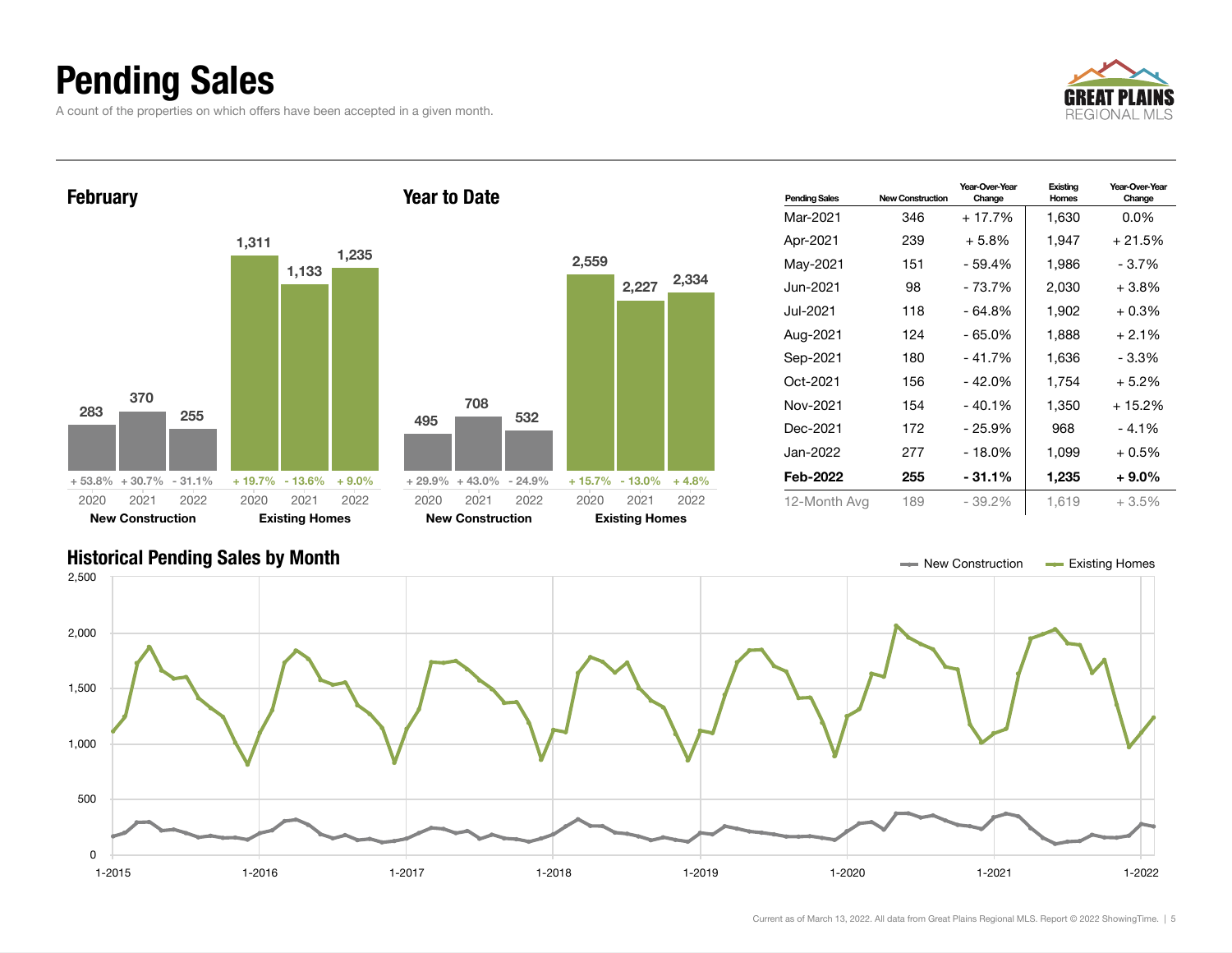### Closed Sales

A count of the actual sales that closed in a given month.





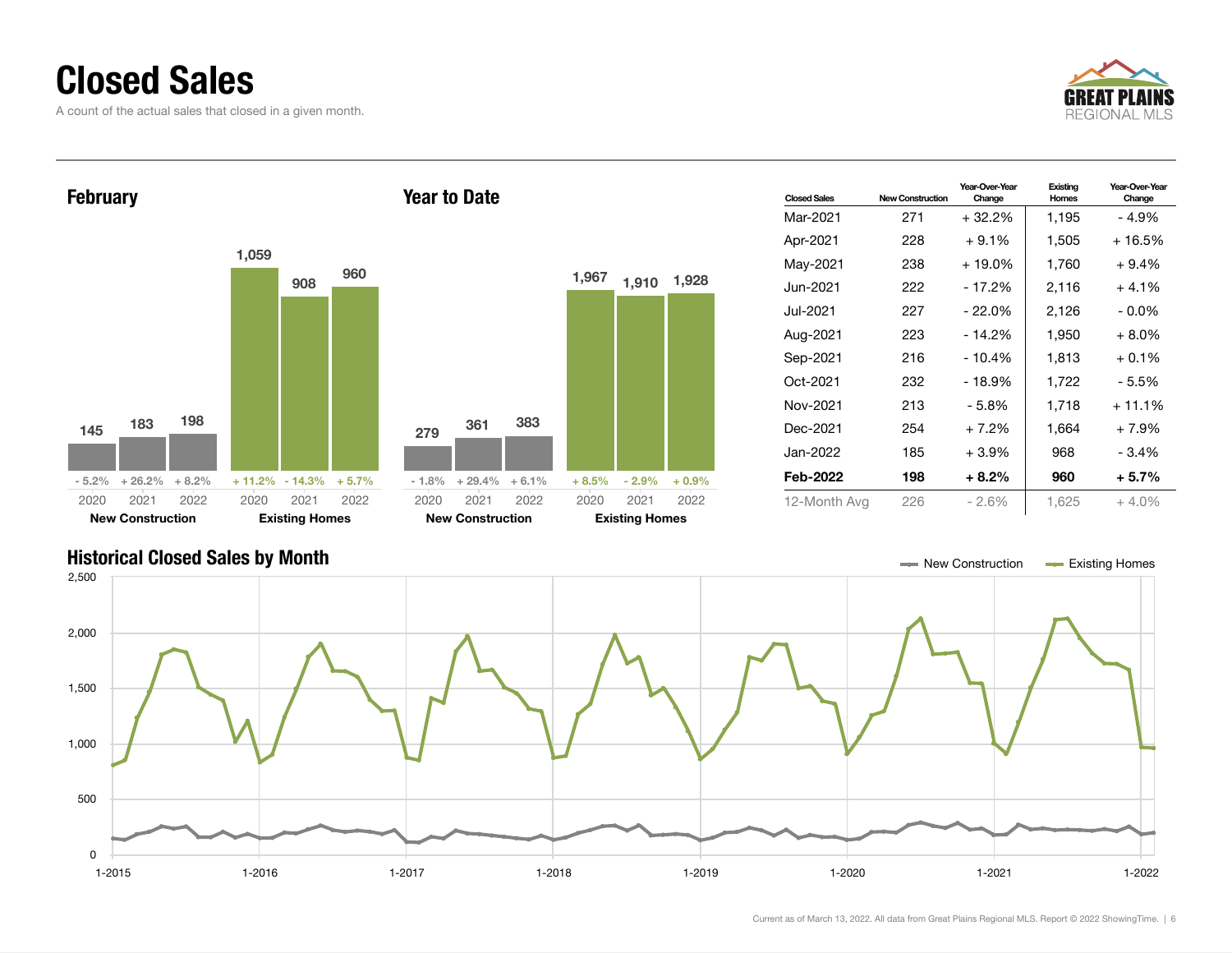### Days on Market Until Sale

Average number of days between when a property is listed and when an offer is accepted in a given month.





| 58   | 45                           |           |      |                            |    |
|------|------------------------------|-----------|------|----------------------------|----|
|      |                              | 35        | 31   |                            |    |
|      |                              |           |      | 17                         | 14 |
|      | $+7.4\%$ $-22.4\%$ $-22.2\%$ |           |      | $-8.8\% - 45.2\% - 17.6\%$ |    |
| 2020 |                              | 2021 2022 | 2020 | 2021 2022                  |    |
|      | <b>New Construction</b>      |           |      | <b>Existing Homes</b>      |    |

| Days on Market | <b>New Construction</b> | Year-Over-Year<br>Change | Existing<br>Homes | Year-Over-Year<br>Change |
|----------------|-------------------------|--------------------------|-------------------|--------------------------|
| Mar-2021       | 60                      | $-30.2%$                 | 14                | $-46.2%$                 |
| Apr-2021       | 53                      | - 37.6%                  | 10                | - 52.4%                  |
| May-2021       | 41                      | $-37.9%$                 | 9                 | - 47.1%                  |
| Jun-2021.      | 35                      | $-58.8%$                 | 8                 | $-57.9%$                 |
| Jul-2021.      | 33                      | - 49.2%                  | 7                 | - 56.3%                  |
| Aug-2021       | 32                      | $-50.0%$                 | 9                 | - 35.7%                  |
| Sep-2021       | 26                      | $-46.9%$                 | 10                | - 28.6%                  |
| Oct-2021       | 22                      | - 56.9%                  | 11                | - 15.4%                  |
| Nov-2021       | 27                      | $-47.1%$                 | 12                | $0.0\%$                  |
| Dec-2021       | 32                      | $-36.0%$                 | 13                | $0.0\%$                  |
| Jan-2022       | 28                      | $-34.9%$                 | 14                | - 6.7%                   |
| Feb-2022       | 41                      | - 12.8%                  | 13                | - 31.6%                  |
| 12-Month Avg*  | 36                      | $-41.5%$                 | 10                | $-36.0%$                 |

\* Days on Market for all properties from March 2021 through February 2022. This is not the average of the individual figures above.



### Historical Days on Market Until Sale by Month New York New York New York Market Until Sale by Month New York New Zonstruction And Existing Homes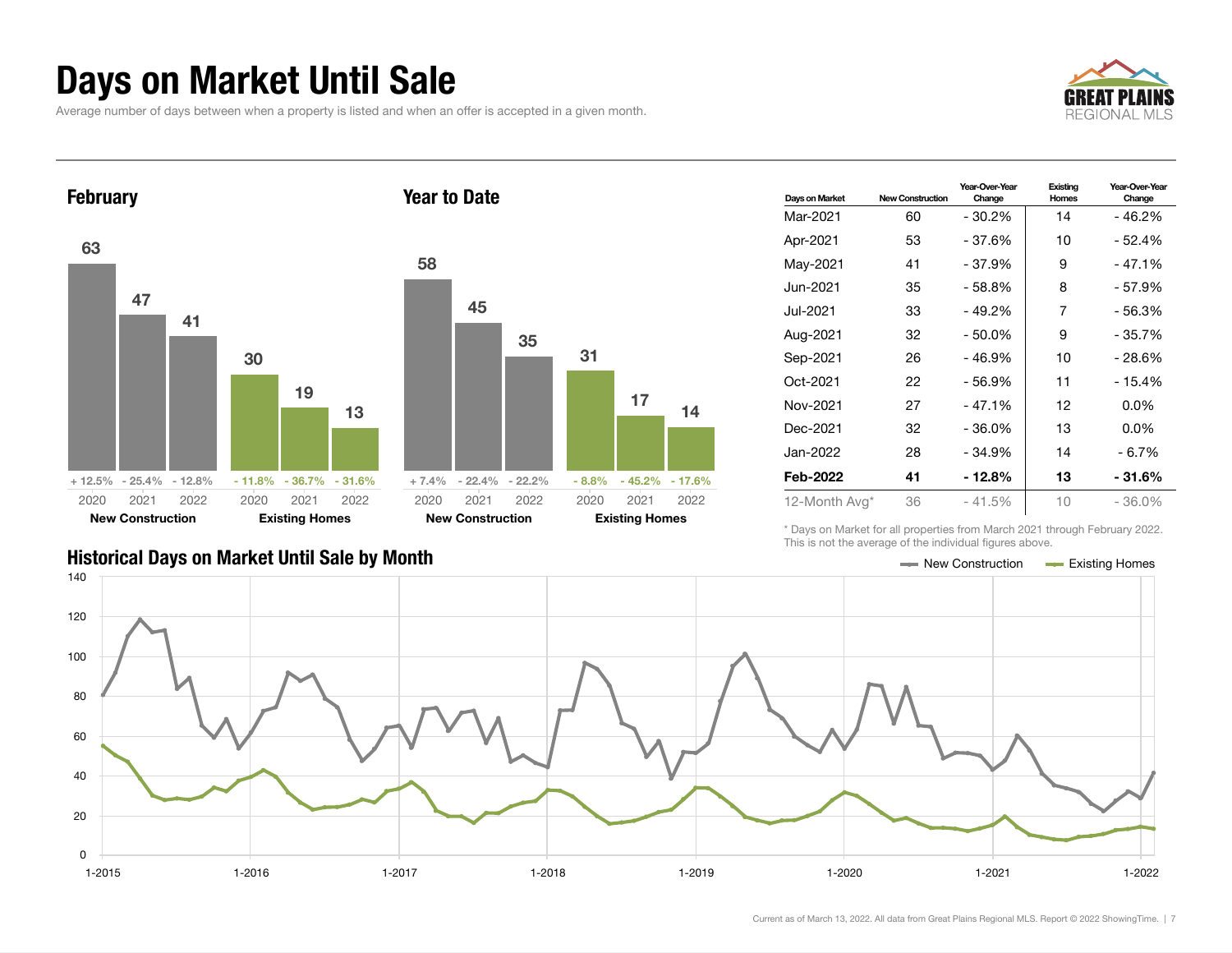### Median Closed Price

Point at which half of the sales sold for more and half sold for less, not accounting for seller concessions, in a given month.

Year to Date



February



| <b>Median Closed Price</b> | <b>New Construction</b> | Year-Over-Year<br>Change | Existing<br><b>Homes</b> | Year-Over-Year<br>Change |
|----------------------------|-------------------------|--------------------------|--------------------------|--------------------------|
| Mar-2021                   | \$344,900               | $+3.3\%$                 | \$222,500                | + 16.5%                  |
| Apr-2021                   | \$349.950               | $+6.9\%$                 | \$230,000                | + 15.7%                  |
| May-2021                   | \$374,950               | $+9.9\%$                 | \$235,000                | $+12.4%$                 |
| Jun-2021                   | \$370,061               | + 11.6%                  | \$245,000                | + 17.9%                  |
| Jul-2021                   | \$379,900               | $+11.7%$                 | \$240,500                | $+7.8%$                  |
| Aug-2021                   | \$385,000               | $+16.2%$                 | \$240,000                | + 11.6%                  |
| Sep-2021                   | \$380,352               | + 10.2%                  | \$239,900                | + 13.2%                  |
| Oct-2021                   | \$390,264               | $+10.0\%$                | \$235,000                | $+9.3%$                  |
| Nov-2021                   | \$385,557               | $+5.7%$                  | \$235,000                | $+8.5%$                  |
| Dec-2021                   | \$405,070               | $+15.7%$                 | \$230,000                | $+11.7%$                 |
| Jan-2022                   | \$395,990               | $+10.8%$                 | \$231,000                | $+11.1%$                 |
| Feb-2022                   | \$400,077               | + 18.1%                  | \$232,000                | + 10.5%                  |
| 12-Month Avg*              | \$379,900               | $+11.1%$                 | \$235,000                | $+11.9%$                 |

\* Median Closed Price for all properties from March 2021 through February 2022. This is not the average of the individual figures above.

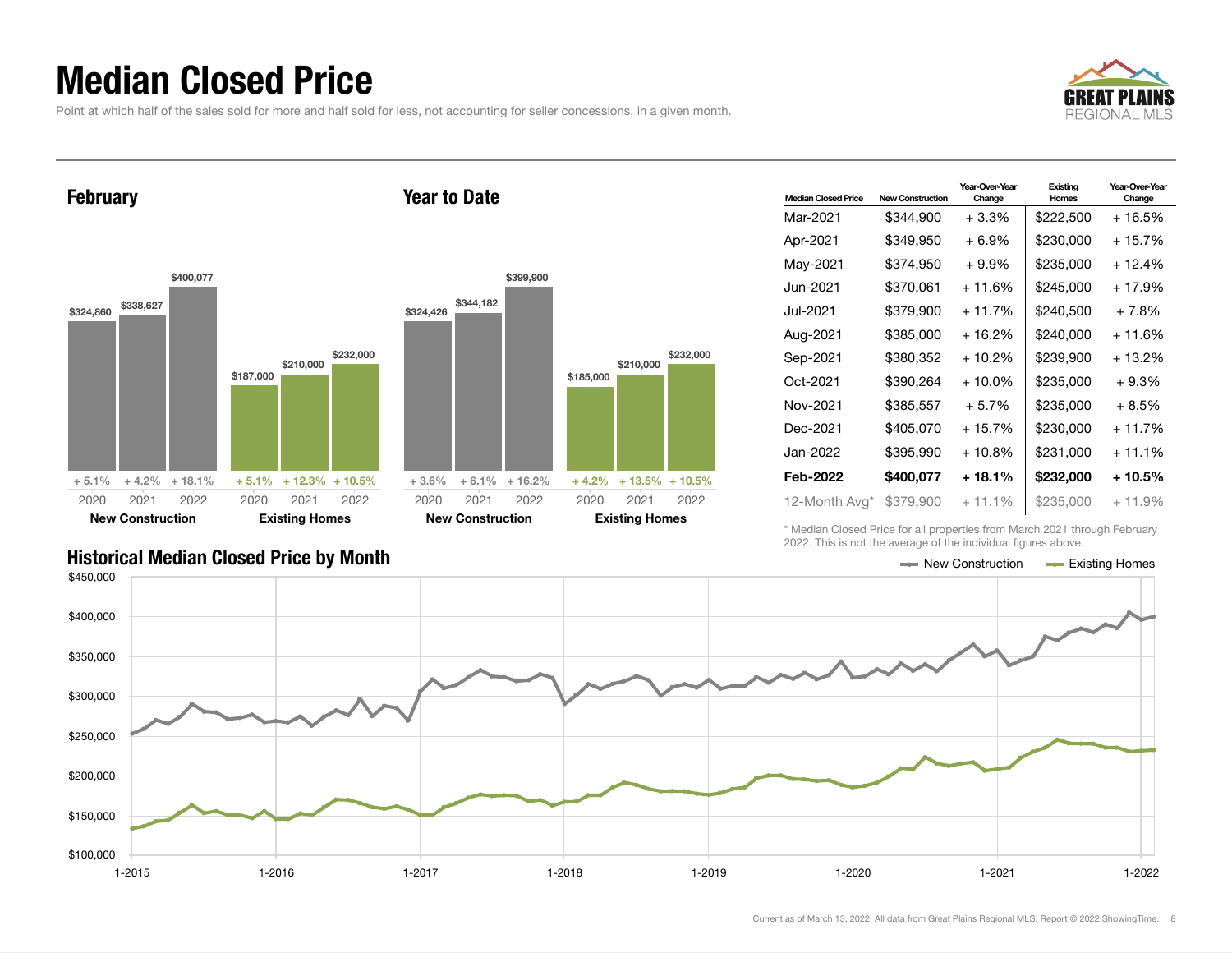## Average Closed Price

Average sales price for all closed sales, not accounting for seller concessions, in a given month.



February \$337,089 \$362,226 \$444,873  $+4.6\%$   $+7.5\%$   $+22.8\%$ \$210,871 \$241,787 \$262,700  $+4.1\% +14.7\%$ 2020 New Construction 2021 2022 2020 **Existing Hom** 2021 Year to Date \$336,216 \$370,462 2020 New Construction

| les       |           | <b>New Construction</b>    |           |           | <b>Existing Homes</b> |           |
|-----------|-----------|----------------------------|-----------|-----------|-----------------------|-----------|
| 2022      | 2020      | 2021                       | 2022      | 2020      | 2021                  | 2022      |
| $+8.6%$   |           | $+2.9\% + 10.2\% + 18.3\%$ |           | + 4.9%    | $+13.8\% + 10.2\%$    |           |
| \$262,700 | \$336,216 | \$370,462                  | \$438,075 | \$210,167 | \$239,069             | \$263,557 |

| <b>Average Closed Price</b> | <b>New Construction</b> | Year-Over-Year<br>Change | Existing<br>Homes | Year-Over-Year<br>Change |
|-----------------------------|-------------------------|--------------------------|-------------------|--------------------------|
| Mar-2021                    | \$368,061               | $+5.1%$                  | \$246,953         | + 12.9%                  |
| Apr-2021                    | \$369,139               | + 5.5%                   | \$258.202         | + 15.7%                  |
| May-2021                    | \$388,258               | $+8.5%$                  | \$271,326         | + 15.5%                  |
| Jun-2021.                   | \$393.126               | $+11.3%$                 | \$284,892         | $+19.9%$                 |
| Jul-2021.                   | \$392,732               | + 8.6%                   | \$285,245         | + 12.0%                  |
| Aug-2021                    | \$407,380               | + 12.7%                  | \$275,431         | + 10.2%                  |
| Sep-2021                    | \$407,724               | $+8.1%$                  | \$273.329         | + 10.7%                  |
| Oct-2021                    | \$413,691               | $+11.8%$                 | \$268,642         | $+7.4%$                  |
| Nov-2021                    | \$410,740               | $+7.1%$                  | \$273,780         | $+9.5%$                  |
| Dec-2021                    | \$431.422               | $+12.8%$                 | \$259.381         | $+7.1%$                  |
| Jan-2022.                   | \$430,873               | $+13.7%$                 | \$264,405         | $+11.7%$                 |
| Feb-2022                    | \$444.873               | + 22.8%                  | \$262,700         | $+8.6%$                  |
| 12-Month Avg*               | \$403,550               | $+10.3%$                 | \$270,597         | $+11.9%$                 |

\* Average Closed Price for all properties from March 2021 through February 2022. This is not the average of the individual figures above.

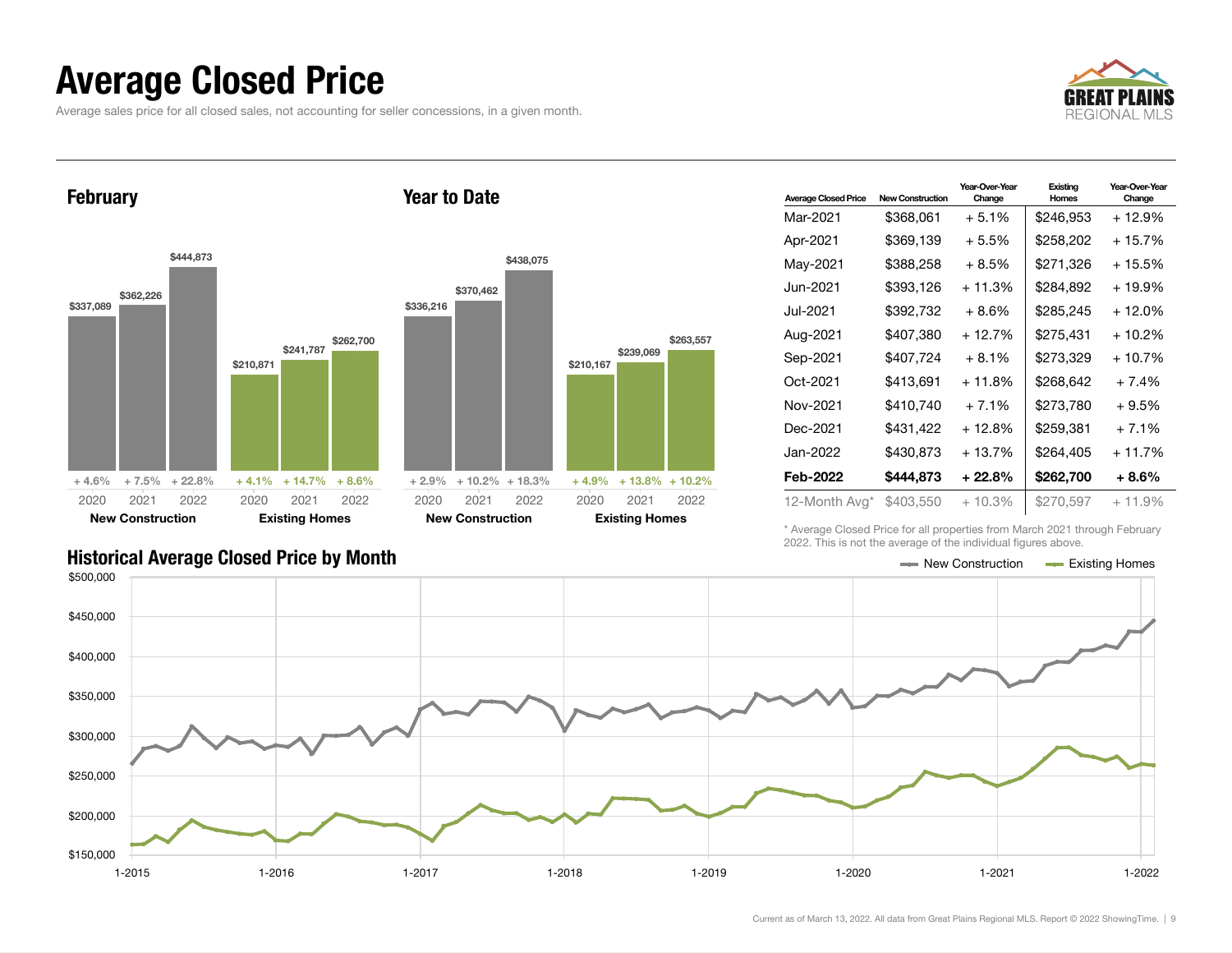## Percent of List Price Received

Percentage found when dividing a property's sales price by its most recent list price, then taking the average for all properties sold in a given month, not accounting for seller concessions.





| Pct. of List Price<br>Received | New Construction | Year-Over-Year<br>Change | Existing<br><b>Homes</b> | Year-Over-Year<br>Change |
|--------------------------------|------------------|--------------------------|--------------------------|--------------------------|
| Mar-2021                       | 100.7%           | $+0.1%$                  | 101.5%                   | $+2.6%$                  |
| Apr-2021                       | 101.5%           | $+0.9\%$                 | 102.3%                   | $+3.1%$                  |
| May-2021                       | 101.2%           | $+0.9\%$                 | 103.1%                   | $+4.0%$                  |
| Jun-2021.                      | 101.5%           | $+0.9\%$                 | 103.1%                   | $+3.5%$                  |
| Jul-2021.                      | 101.4%           | $+1.1\%$                 | 102.5%                   | $+2.4%$                  |
| Aug-2021                       | 101.7%           | $+1.3%$                  | 101.2%                   | $+0.9\%$                 |
| Sep-2021                       | 101.4%           | $+0.6\%$                 | 100.4%                   | 0.0%                     |
| Oct-2021                       | 101.5%           | $+0.5\%$                 | 100.1%                   | $0.0\%$                  |
| Nov-2021                       | 101.5%           | $+0.6\%$                 | 100.4%                   | $+0.5%$                  |
| Dec-2021                       | 101.9%           | $+1.3%$                  | 99.0%                    | $-0.7\%$                 |
| Jan-2022.                      | 102.2%           | $+1.2\%$                 | 100.1%                   | $+0.5%$                  |
| Feb-2022                       | 101.9%           | $+0.1\%$                 | 101.1%                   | $+1.4%$                  |
| 12-Month Avg*                  | 101.5%           | $+0.8\%$                 | 101.3%                   | $+1.6%$                  |

\* Pct. of List Price Received for all properties from March 2021 through February 2022. This is not the average of the individual figures above.



### Historical Percent of List Price Received by Month New York New York New York New York New York New York New York New York New York New York New York New York New York New York New York New York New York New York New York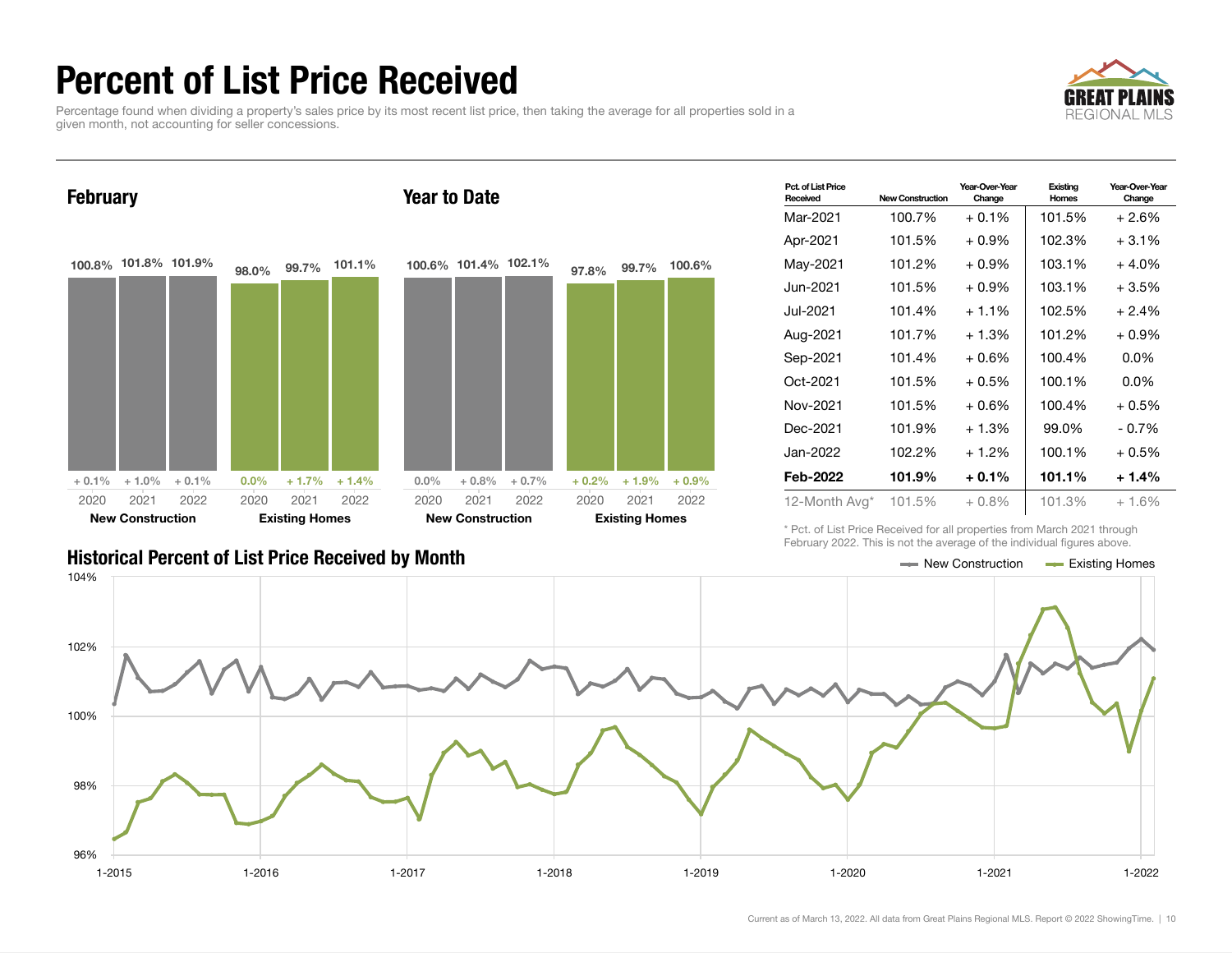## Housing Affordability Index

This index measures housing affordability for the region. For example, an index of 120 means the median household income is 120% of what is necessary to qualify for the median-priced home under prevailing interest rates. A higher number means greater affordability.





| <b>Affordability Index</b> | <b>New Construction</b> | Year-Over-Year<br>Change | Existing<br>Homes | Year-Over-Year<br>Change |
|----------------------------|-------------------------|--------------------------|-------------------|--------------------------|
| Mar-2021                   | 121                     | $+1.7%$                  | 187               | $-10.1\%$                |
| Apr-2021                   | 119                     | - 3.3%                   | 181               | - 10.8%                  |
| May-2021                   | 112                     | $-5.9%$                  | 179               | - 7.7%                   |
| Jun-2021 <b>.</b>          | 114                     | - 7.3%                   | 172               | - 12.7%                  |
| Jul-2021                   | 112                     | - 8.2%                   | 177               | - 4.8%                   |
| Aug-2021                   | 110                     | - 12.7%                  | 177               | - 8.8%                   |
| Sep-2021                   | 112                     | - 7.4%                   | 177               | - 10.6%                  |
| Oct-2021                   | 109                     | $-8.4%$                  | 181               | - 7.7%                   |
| Nov-2021                   | 110                     | - 5.2%                   | 181               | - 7.7%                   |
| Dec-2021                   | 105                     | $-13.9%$                 | 185               | $-11.1%$                 |
| Jan-2022.                  | 107                     | - 10.8%                  | 184               | - 11.1%                  |
| Feb-2022                   | 106                     | - 15.9%                  | 183               | - 10.3%                  |
| 12-Month Avg               | 111                     | $-8.3%$                  | 180               | $-9.5%$                  |

### Historical Housing Affordability Index by Month New Construction Existing Homes

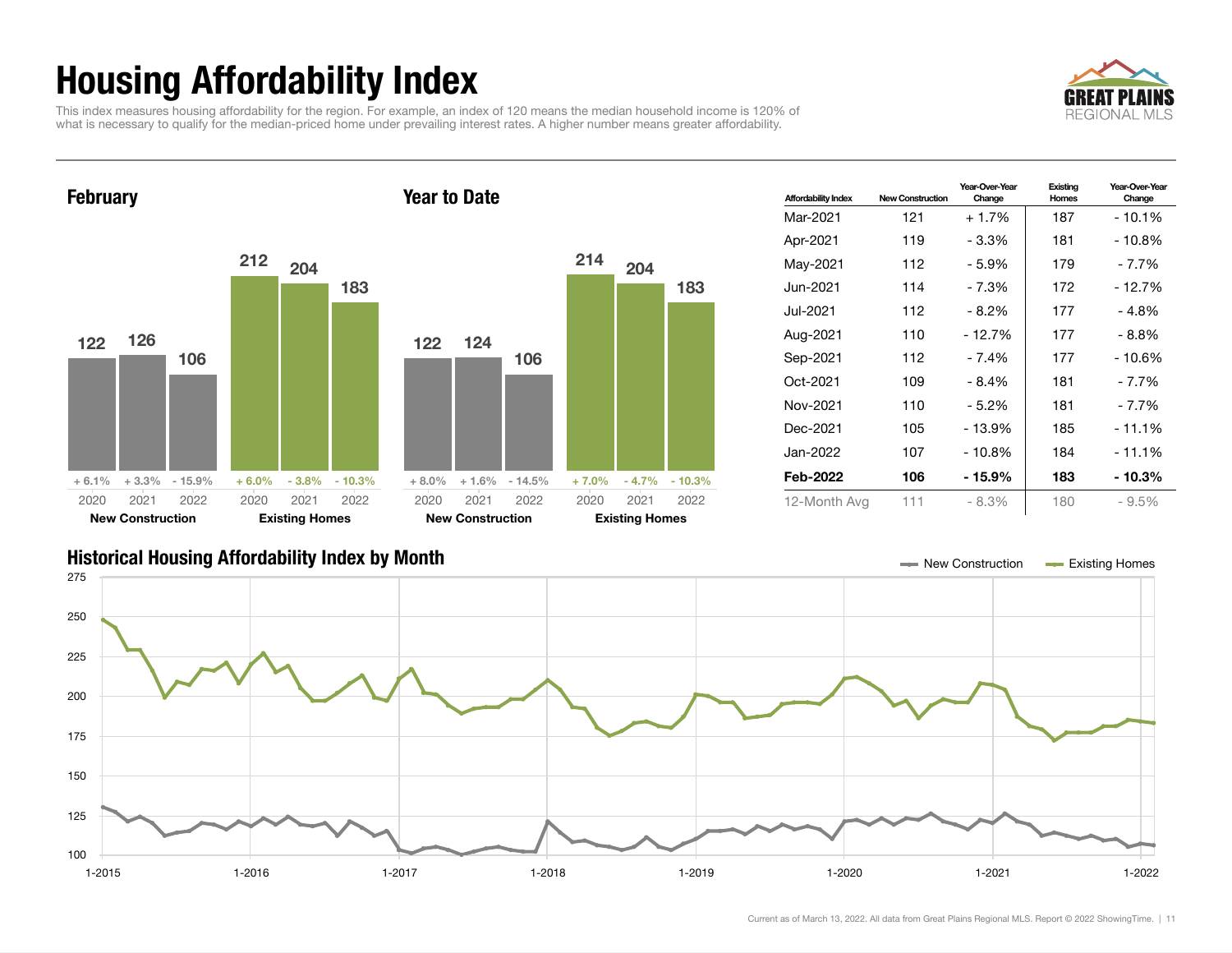## Inventory of Homes for Sale

The number of properties available for sale in active status at the end of a given month.





### Historical Inventory of Homes for Sale by Month New Construction Existing Homes

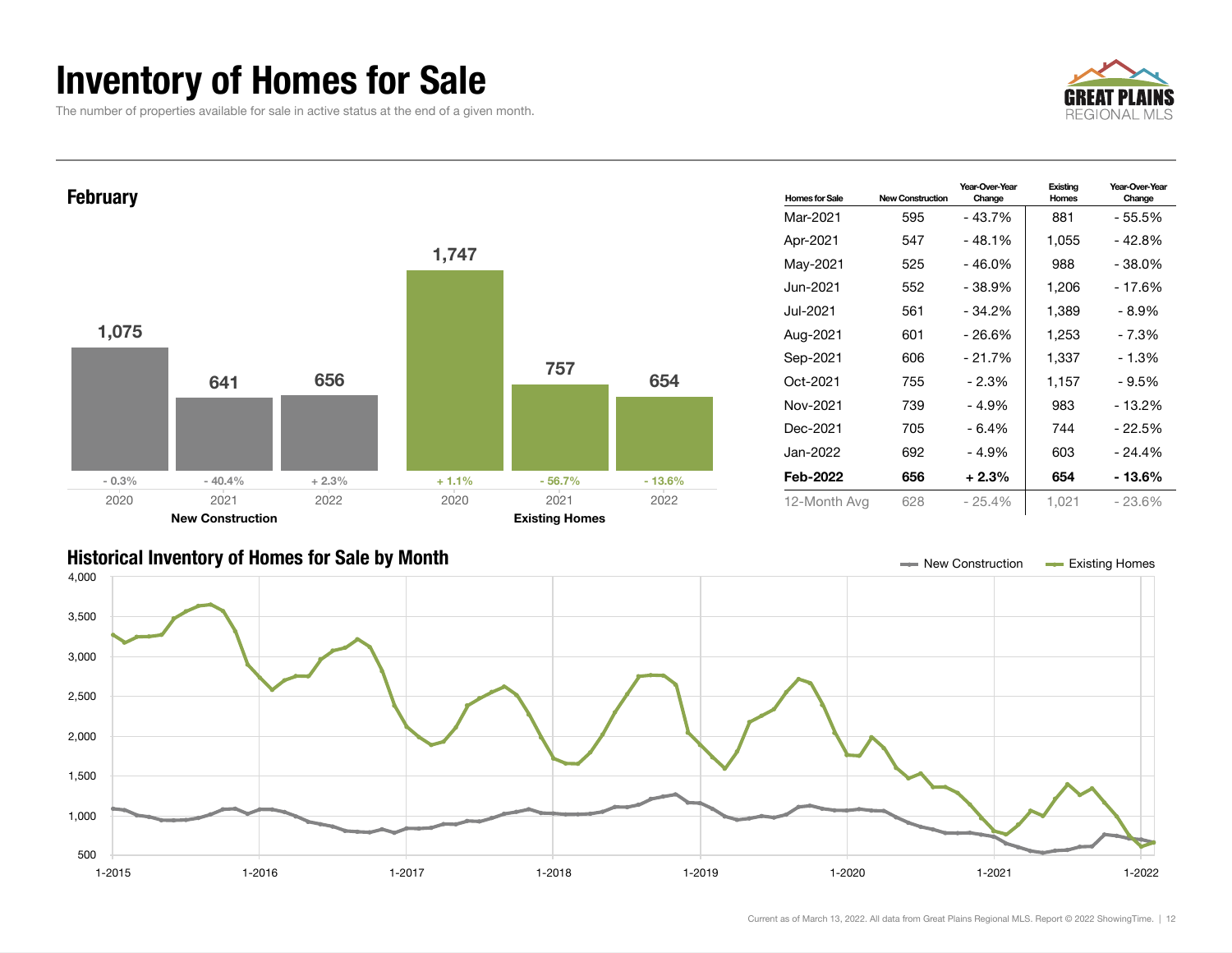## Months Supply of Inventory

The inventory of homes for sale at the end of a given month, divided by the average monthly pending sales from the last 12 months.





### Historical Months Supply of Inventory by Month New Construction Accounts Accounts Accounts Accounts Accounts Accounts Accounts Accounts Accounts Accounts Accounts Accounts Accounts Accounts Accounts Accounts Accounts Accou

| <b>Months Supply</b> | <b>New Construction</b> | Year-Over-Year<br>Change | Existing<br>Homes | Year-Over-Year<br>Change |  |
|----------------------|-------------------------|--------------------------|-------------------|--------------------------|--|
| Mar-2021             | 1.9                     | $-64.2%$                 | 0.6               | - 53.8%                  |  |
| Apr-2021             | 1.7                     | - 67.9%                  | 0.7               | - 41.7%                  |  |
| May-2021             | 1.8                     | - 60.9%                  | 0.6               | - 45.5%                  |  |
| Jun-2021             | 2.0                     | $-50.0%$                 | 0.8               | $-20.0\%$                |  |
| Jul-2021             | 2.2                     | $-38.9%$                 | 0.9               | $-10.0\%$                |  |
| Aug-2021             | 2.5                     | $-21.9%$                 | 0.8               | - 11.1%                  |  |
| Sep-2021             | 2.7                     | - 6.9%                   | 0.8               | $-11.1%$                 |  |
| Oct-2021             | 3.5                     | $+25.0%$                 | 0.7               | $-12.5%$                 |  |
| Nov-2021             | 3.5                     | $+29.6%$                 | 0.6               | $-14.3%$                 |  |
| Dec-2021             | 3.5                     | $+34.6%$                 | 0.5               | $-16.7%$                 |  |
| Jan-2022.            | 3.5                     | $+45.8%$                 | 0.4               | $-20.0\%$                |  |
| Feb-2022             | 3.5                     | $+66.7%$                 | 0.4               | $-20.0\%$                |  |
| 12-Month Avg*        | 2.7                     | $-22.2\%$                | 0.6               | - 26.8%                  |  |

\* Months Supply for all properties from March 2021 through February 2022. This is not the average of the individual figures above.